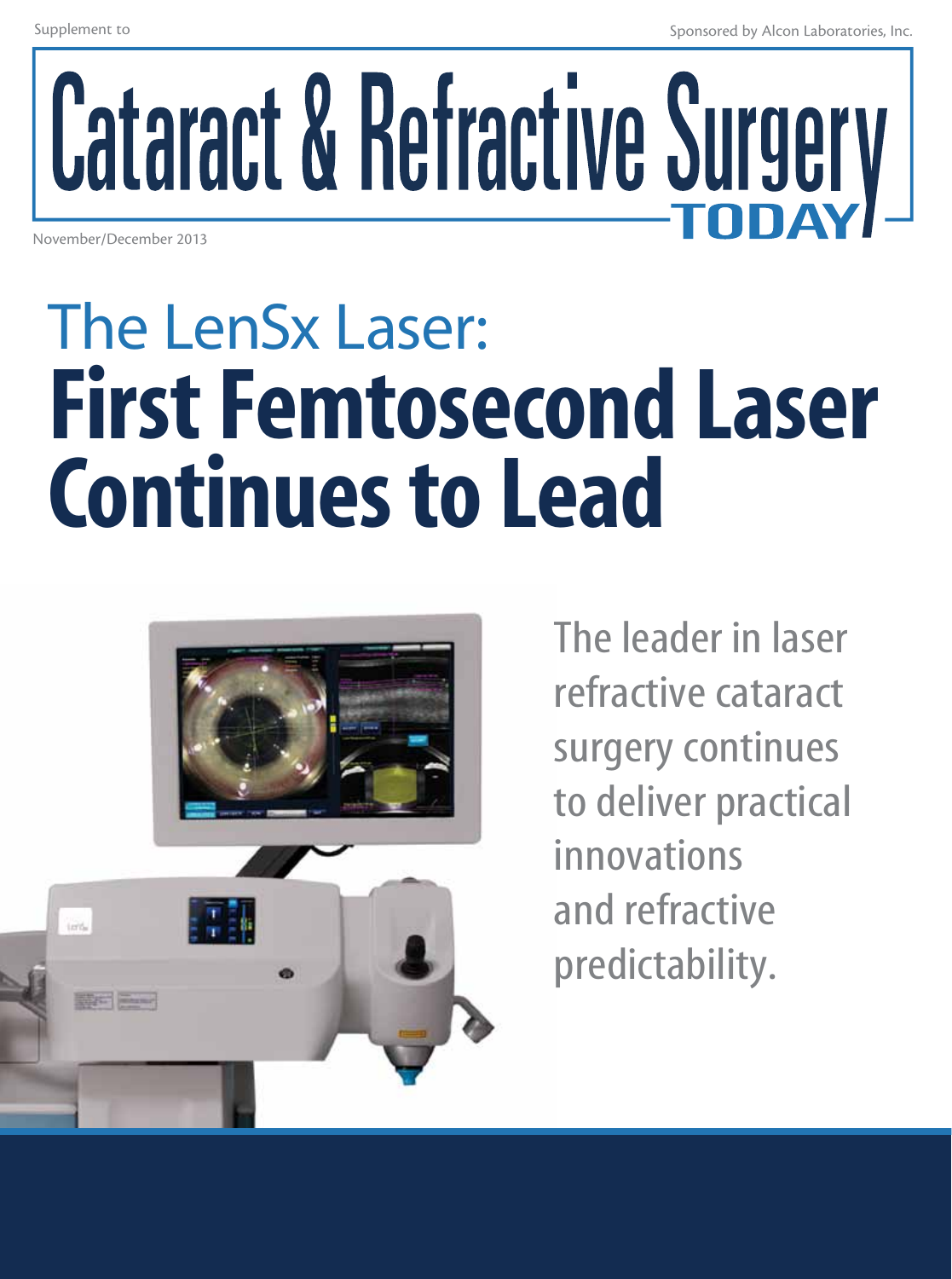## The LenSx Laser Continues its Legacy of Innovation as Part of the Cataract Refractive Suite by Alcon



I have been fortunate to witness and work with all the major changes that have occurred in cataract surgery over the past 4 decades; from intracapsular cataract surgery in a hospitalized setting, to small-incision extracapsular

surgery with IOLs in an ASC with regional anesthesia, to phacoemulsification with a 2.2-mm incision under topical anesthesia. All these improvements allowed us surgeons to advance from giving our patients the best *corrected* visual acuity to a stage where we could attain the best *uncorrected* acuities.

The recent advent of femtosecond laser cataract surgery is a major step in allowing us to reach this goal of best uncorrected acuity more consistently. It does this by providing a higher level of automation and customization than we have ever seen before. This fall, Alcon Laboratories, Inc., is introducing the Cataract Refractive Suite—a suite of advanced-technology surgical tools consisting of the VERION Image Guided System, an enhanced LenSx Laser, an improved LuxOR LX3 with Q-Vue Ophthalmic Microscope, and the new CENTURION Vision System. The overarching goal of this Cataract Refractive Suite is to provide surgeons the most advanced technologies in cataract surgery to help improve refractive outcomes for our patients. Each of the elements of this suite is designed to advance cataract surgery, from the planning process through positioning of the IOL.

—Satish Modi, MD

*Satish Modi, MD, FRCSC, CPI, is an assistant clinical professor of ophthalmology at the Albert Einstein College of Medicine in Bronx, New York, and he is the medical director of the SEETA Eye Clinic in Poughkeepsie and Fishkill, New York. He is a consultant for Alcon Laboratories, Inc. Dr. Modi may be reached at (845) 454-1025; smodieyes@aol.com.*

## **CONTENTS**

- 3 Advanced Cataract Technology By Michael P. Jones, MD
- 5 Better Surgical Outcomes Through Imaging, Planning, and guidance By Kerry D. Solomon, MD
- 8 Bringing value to both patients and **PRACTICES** by John P. Berdahl, MD
- 10 Integrating the LenSx Laser Into Your Practice By Bret L. Fisher, MD



2 SUPPLEMENT TO CATARACT & REFRACTIVE SURGERY TODAY NOVEMBER/DECEMBER 2013 Please refer to page 12 for important safety information about

the Alcon products described in this supplement.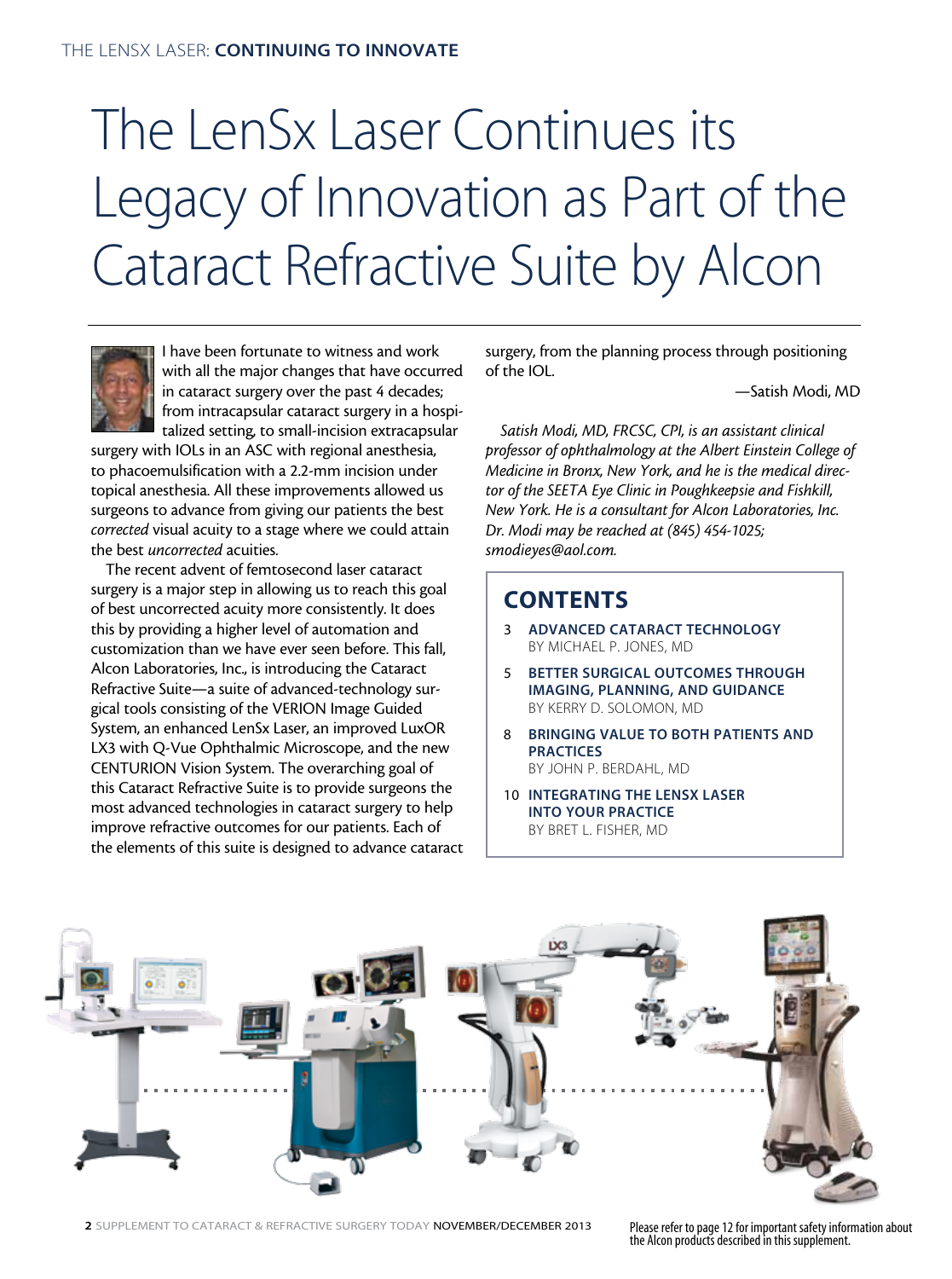## Advanced Cataract Technology

An overview of the advancements to the LenSx Laser and Alcon's new surgical platform.

#### By Michael P. Jones, MD

The LenSx Laser (Alcon Laboratories, Inc.) is designe<br>to be a fully upgradable platform (Figure 1) that<br>simplifies the most challenging steps of cataract<br>surgery. At the time of this writing, my partners and I he LenSx Laser (Alcon Laboratories, Inc.) is designed to be a fully upgradable platform (Figure 1) that simplifies the most challenging steps of cataract at Illinois Eye Surgeons have been using the latest version of the LenSx Laser. Although we were happy with the performance of the LenSx Laser before the upgrade, we have since seen a dramatic increase in our surgical efficiency, improved patient outcomes, and an ease of operation for all of our surgeons, whether they are experienced LenSx Laser users or not. The new software upgrade delivers on Alcon's promise of continual innovation and technological improvement—both for the LenSx Laser on its own, and also as part of a new, digitally integrated system for laser cataract surgery called the Cataract Refractive Suite (Alcon Laboratories, Inc.). This article provides an overview of the latest improvements to the LenSx Laser as well as two other components of the Cataract Refractive Suite: the VERION Image Guided System and the CENTURION Vision System.

#### LENSX LASER: Engineered for Advancement

The latest software on the LenSx Laser improves the prepositioning of the capsulotomy and incisions (primary, secondary, and arcuate) and allows the LenSx Laser to be used with the VERION Image Guided System. We now have even more fragmentation patterns to choose from, based on the density of the cataract or the eye's pathology. The newest advanced fragmentation pattern will turn the cataractous lens into a matrix of cubes (Figure 2) that are very easy to extract. This new pattern will allow us to break up the nucleus almost as much as we want to, which may reduce the amount of phaco energy needed to extract the fragments in the OR.

#### THE VERION IMAGE GUIDED SYSTEM

The new VERION Image Guided System is an all-in-one imaging, surgical planning, and surgical guidance system



Figure 1. The LenSx Laser with new software and the VERION Digital Marker Screen (middle screen).

that is compatible with the LenSx Laser and the LuxOR Ophthalmic Microscope (Alcon Laboratories, Inc.), although it may also be used with other operating microscopes and in manual cataract surgery. The VERION Image Guided System changes the surgical process by enabling clinical staff to take preoperative ocular measurements in the office before the day of surgery. It can also incorporate data from an optical biometer if the staff chooses to perform these measurements as well. Then, the VERION Image Guided System shares all of this preoperative data with its planning software, which the surgeon uses to create a tailored surgical plan for each patient (Figure 3).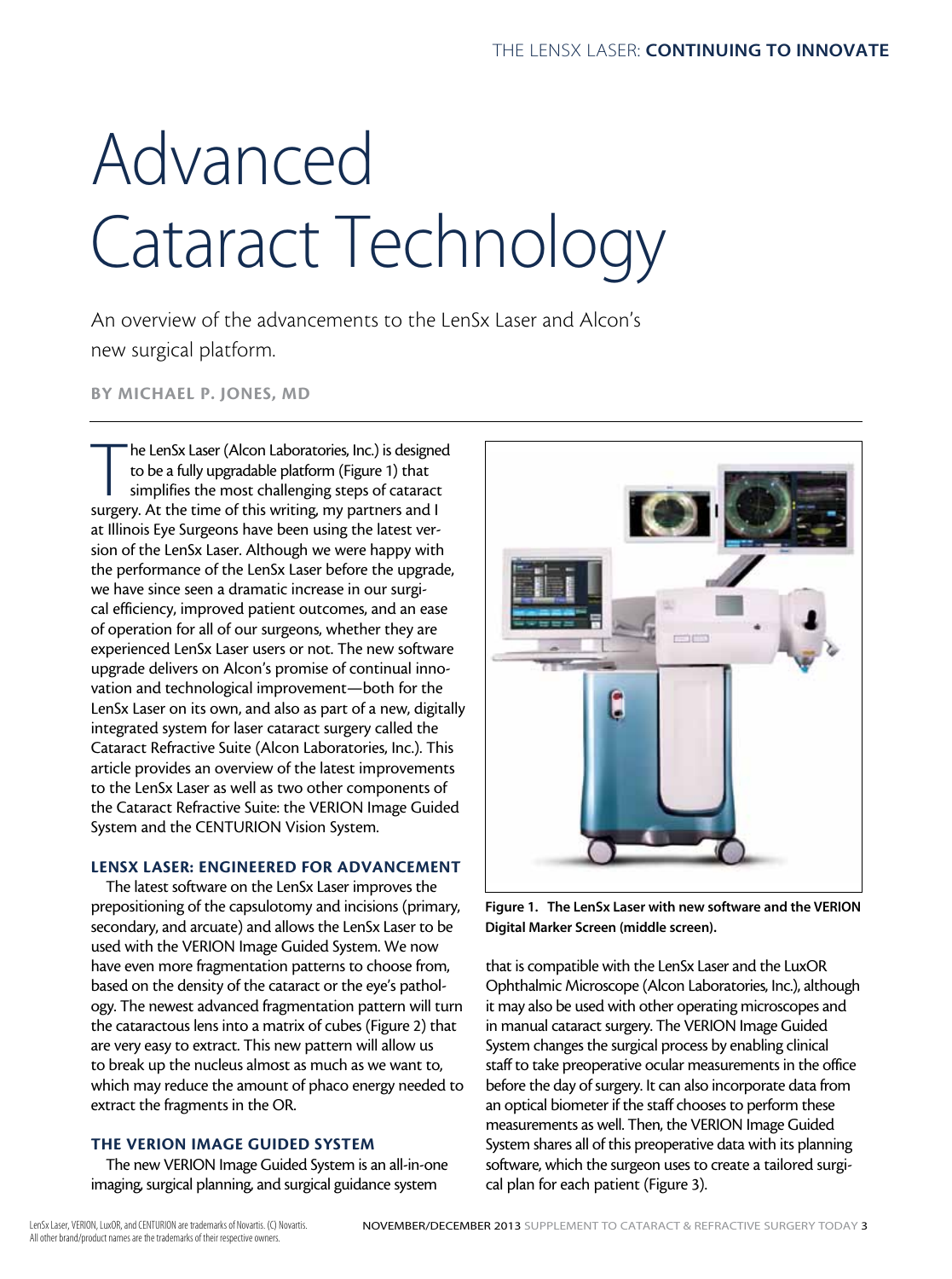The VERION Image Guided System also contains IOL calculation software that lets the surgeon choose from a number of popular algorithms for calculating the desired lens power—both with and without astigmatism. This function of the VERION Image Guided System should significantly increase the accuracy of my team's astigmatism correction, because it takes the guesswork out of these calculations. We have not had specific nomograms for treating preoperative astigmatism prior to this technology, and it has given my team and me a new level of confidence in our surgical plans. *(See Dr. Solomon's article on pg. 5 for more details on the VERION Image Guided System.)* 

My team and I can usually dock a patient to the LenSx Laser, make the incisions, capsulorhexis, and lens frag-

mentation, then roll the patient into the OR and prepare him or her for cataract extraction in a few minutes. Because I have already inputted my settings into the VERION Reference Unit's software, once the patient is docked to the LenSx Laser, the typical treatment time is 30 to 60 seconds or less. In our experience, this treatment time has not compromised our results. We have found that all of our capsulotomies are free-floating, which is consistent with the results of the Alcon-sponsored clinical studies.

#### THE CENTURION VISION SYSTEM

The CENTURION Vision System is the new phaco platform that Alcon has developed to advance phaco technology. It is also compatible with the VERION Image Guided System, the LuxOR Ophthalmic Microscope, and the LenSx Laser through the Cataract Refractive Suite (Alcon Laboratories, Inc.). I have to say, as good as Alcon's INFINITI Vision System was, the CENTURION Vision System is that much better.

The CENTURION Vision System features a new Active Fluidics technology that is not dependent on gravity-based infusion. Active Fluidics technology allows me to completely customize a target IOP during the cataract procedure. Not only does this capability potentially increase patients' comfort, but it is designed to keep the anterior chamber more stable during the procedure, which allows me to operate with higher parameters for vacuum and aspiration. Not only have I seen reductions in my phaco times and fluidic consumption while using the CENTURION Vision System, but the IOP and the anterior chamber remain remarkably stable at all times, which gives me great confidence while I operate. Active Fluidics technology is an innovative approach to fluidics management and a clear improvement over gravitybased systems of the past.



Figure 2. The grid-like fragmentation incorporates a combination of linear and radial incisions to enhance lens removal and increase the efficiency of cataract removal. This pattern is optimized to reduce phaco power in the extraction phase.



Figure 3. LenSx Laser software includes advanced prepositioning of the capsulotomy and incisions (primary, secondary, and arcuate) and allows for user-selectable fragmentation settings (size and spacing of the grid pattern).

If I am using the CENTURION Vision System in combination with the LenSx Laser, the fluidics of the CENTURION Vision System are so good that I can easily remove a LenSx Laser-fragmented cataract with very little manipulation inside the eye. The nuclear fragments come toward the tip automatically and are emulsified with very little manipulation on my part.

Other features of the CENTURION Vision System include the OZil IP technology; a new INTREPID Balanced Tip with a unique double-bend design to improve the tip's movement at the distal end; a new, more ergonomic foot pedal; and IOL injection capabilities with the new AutoSert handpiece. The AutoSert handpiece frees up my second hand so that I can apply countertraction on the eye to control the implantation through a microincision.

#### The end result

The VERION Image Guided System, the LenSx Laser, the LuxOR Ophthalmic Microscope, and the CENTURION Vision System all feature technological advancements that accomplish these main goals: they reduce the human variables in cataract surgery to create a more standardized and repeatable procedure, and they offer surgeons a combination of customized parameters, safety, and speed. Best of all, this system is designed to support future upgrades, so that it can serve surgeons for years to come. I am excited about the Cataract Refractive Suite and proud to be able to offer this level of service to my patients.  $\blacksquare$ 

*Michael P. Jones, MD, is the chief operating officer at Illinois Eye Surgeons in southeastern Illinois. He is a paid consultant for Alcon Laboratories, Inc. Dr. Jones may be reached at* 855-260-EYES; *MJones@illinoiseye.com.*

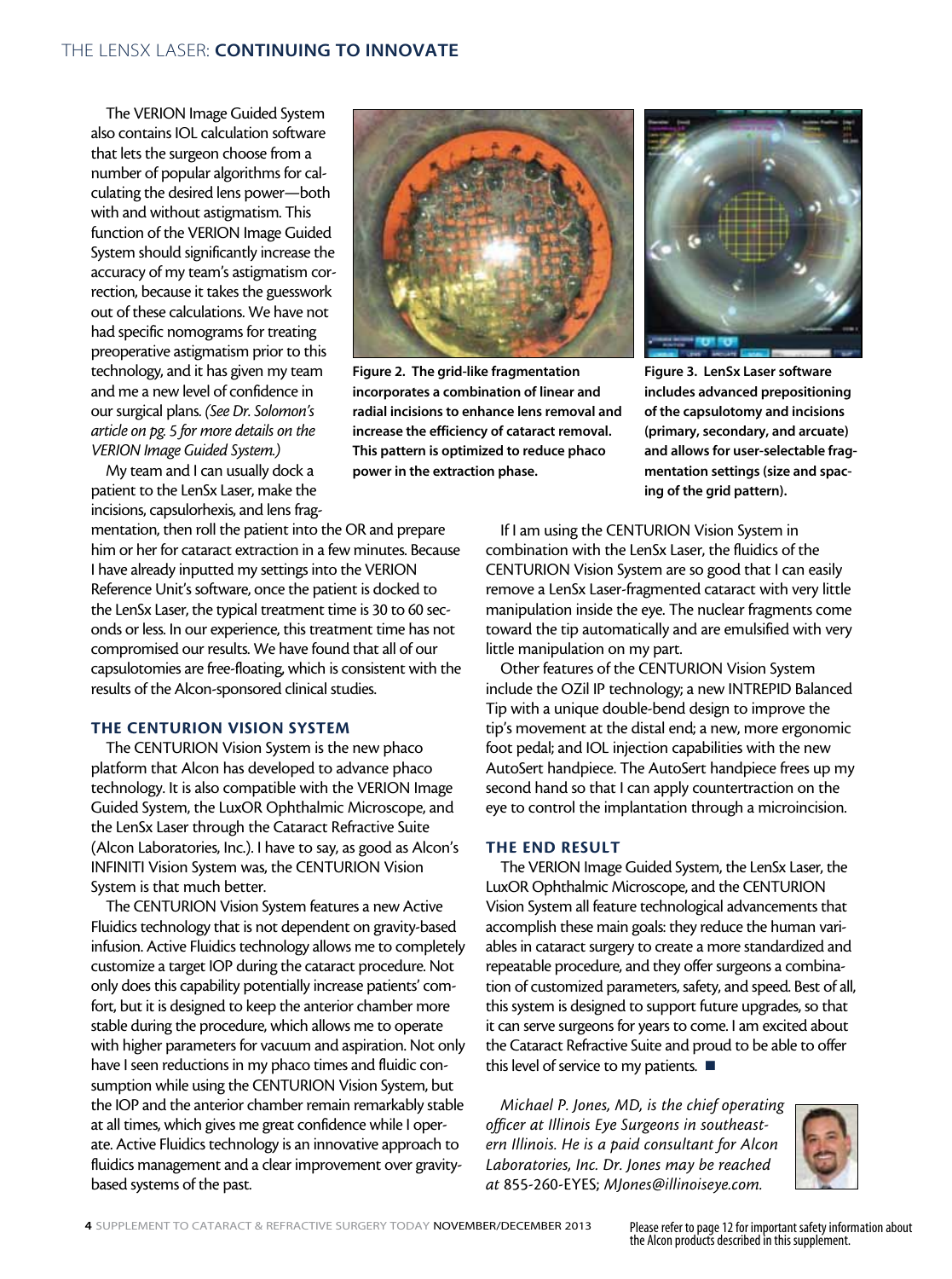## Better Surgical Outcomes Through Imaging, Planning, and Guidance

An overview of the new VERION Image Guided System.

By Kerry D. Solomon, MD

et's face it: we surgeons need to<br>step up our game with refractive<br>cataract surgery. With LASIK, we<br>are getting 95% to 98% of patients withet's face it: we surgeons need to step up our game with refractive cataract surgery. With LASIK, we in 0.50 D of postoperative astigmatism. Although our spherical outcomes with cataract surgery are slowly improving, most surgeons are within ±0.50 D for the spherical equivalent in only 72% to 78% of patients (based on the database of more than 200,000 implantations maintained by Warren E. Hill, MD, of Mesa, Arizona<sup>1</sup>). For the correction of pre-existing astigmatism with a toric IOL, the residual refractive astigmatism for most surgeons is between 0.50 D to 0.75 D. I believe that if we can remove some of the variables from cataract surgery—for example, using blue ink to manually mark the eye—we can improve our cataract outcomes and better reflect our refractive surgical outcomes.



Figure 1. The VERION Reference Unit is designed to perform all of a patient's preoperative workup in the office.

Refractive Suite by Alcon is customized wavefront-guided surgery versus conventional laser vision correction. Just like wavefront-guided technology improved our outcomes in LASIK, I expect the VERION Image Guided System to have a similar effect on cataract surgery.

As part of the preoperative workup, the Reference Unit of the VERION Image Guided System (Figure 1) captures a high-resolution, digitally referenced image of each patient's eye, including the scleral vessels, the limbus, and the landmarks of the iris (Figure 2). It determines the center of the undilated pupil in the office. Next, this digital "fingerprint" of the eye, with all of the measurement data, is exported to the VERION Image Guided System's planning software so

The new Cataract Refractive Suite by Alcon Laboratories, Inc., provides the automation and customization we have been looking for in cataract surgery. The centerpiece of this integrated platform is the VERION Image Guided System, which is comprised of the VERION Reference Unit and the VERION Digital Marker. The VERION Image Guided System performs imaging, surgical planning, and surgical guidance through each step of laser cataract surgery. This article describes its role within the Cataract Refractive Suite.

## THE VERION IMAGE GUIDED SYSTEM

#### Imaging

The best analogy I can use to describe the importance of the VERION Image Guided System in the Cataract

#### Surgical Planning

both eyes of the patient.

The second function of the VERION Image Guided System is its IOL calculation software (Figure 3), which was developed with the assistance of Jack Holladay, MD, of Bellaire, Texas, and Warren Hill, MD, who are amongst the brightest minds today for surgical planning and IOL calculations. The VERION Image Guided System allows surgeons to use multiple algorithms to perform the lens power calculations, for eyes with and without astigmatism. If the patient has preoperative astigmatism, the surgeon may decide whether to include arcuate incisions or a toric IOL (or a combination of the two) in the treatment plan.

that the surgeon can create a customized surgical plan for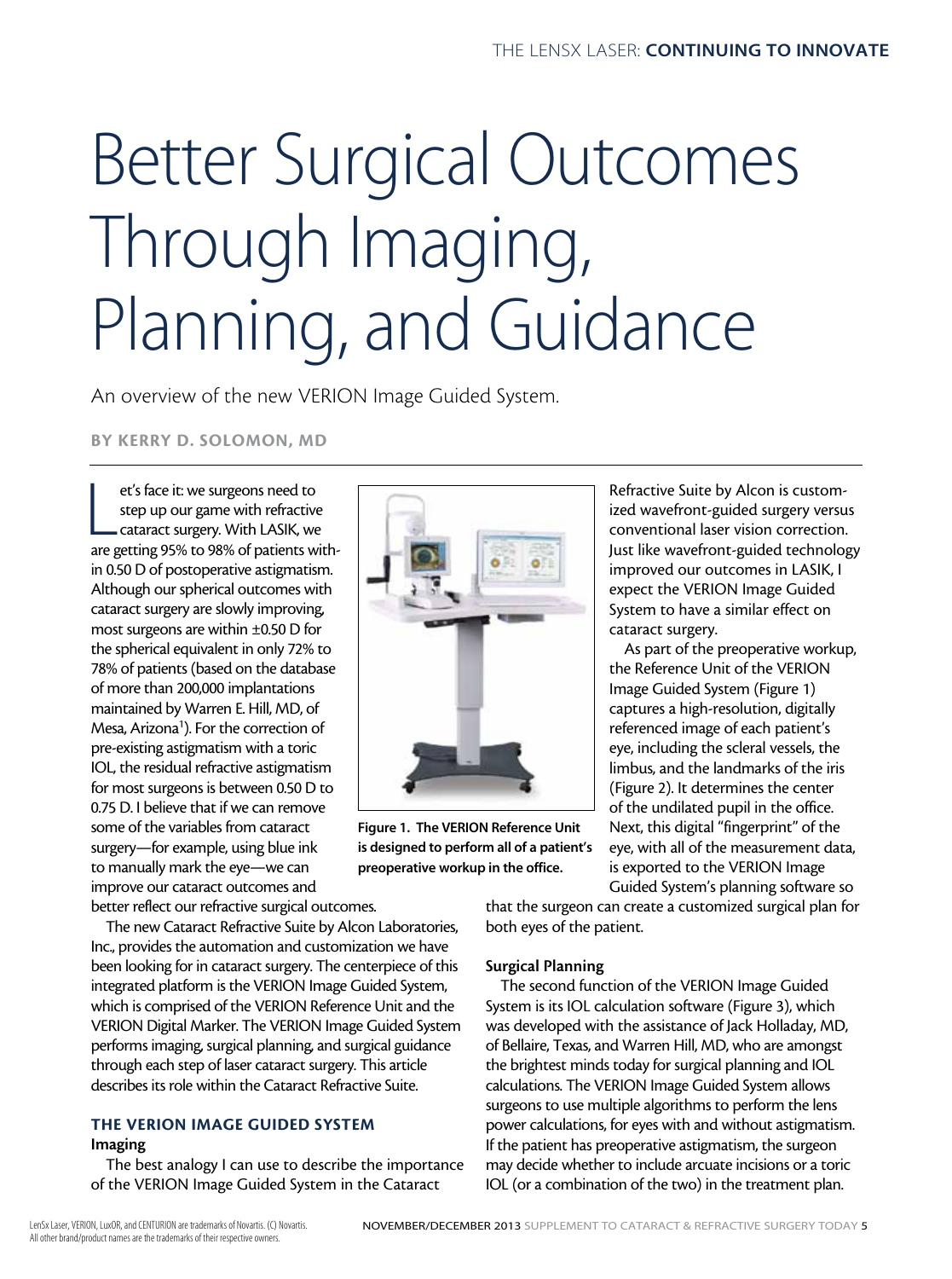## THE LENSX LASER: CONTINUING TO INNOVATE



Figure 2. The VERION Reference Unit takes a high-resolution digital image of the eye that includes important landmarks.

The system displays the potential outcomes between various options (ie, longer or deeper arcs) in real time, so we do not have to use a Web site on a separate computer to plan the surgery. Thus, not only does the program save time, but it can be continually fine-tuned as we record information about our surgical parameters, surgically induced astigmatism, etc.

#### Surgical Guidance

Once we have chosen and saved a treatment plan, we export it to a jump drive that inserts into the LenSx Laser prior to the procedure. The LenSx Laser and the LuxOR Ophthalmic Microscope (also part of the Cataract Refractive Suite) each have an additional screen called the VERION Digital Marker. The VERION Digital Marker on the LenSx Laser uses the reference image (the "fingerprint" of the eye) and the surgical plan to generate a real-time tracking overlay on the laser's interface (Figure 4). This overlay shows us where to place the incisions and the capsulotomy, which we can accept or modify as desired. We can choose to center the capsulotomy on the limbus or the center of the dilated pupil, and soon we will have the ability to center the capsulotomoy on the optical or visual axis. The software even



Figure 3. The VERION Reference Unit can interpret K readings and adjusts for pre- and postoperative astigmatism in the surgical planning stage.

provides a capsulorhexis guide for manual procedures. Then, after we dock the eyepiece to the patient's eye, the LenSx Laser will register the eye again, using the ocular surface landmarks provided by the VERION Image Guided System software to auto-align these critical laser steps to the precise location where they have been pre-determined during the case planning stage. This registration and auto-alignment technology removes the need for pre- and intraoperative marking throughout the process, thereby removing the variability traditionally associated with cyclotorsion and marking errors. All we have to do is confirm the image before operating the LenSx Laser.

Once the LenSx Laser has fragmented the cataractous lens, we use the same jump drive to transfer the eye's information to the LuxOR Ophthalmic Microscope. Again, the LuxOR Ophthalmic Microscope will register the eye and auto-align its predetermined plan, automatically compensating for cyclotorsion. There is a centration guide to help us center a multifocal IOL, and a toric alignment guide that automatically shows us where to place a toric IOL so we do not have to mark the eye manually (Figure 5). Surgeons who do not have a LenSx Laser could simply take their VERION Image Guided System jump drive

#### Features of the Verion Image Guided System

#### Imaging

- Via a desktop interface, the VERION Reference Unit
- Measures keratometry, pupillometry, and other preoperative parameters
- Captures a high-resolution, diagnostic reference image of the patient's eye
- Autodetects scleral vessels, the limbus, and features of the pupil and iris

#### Planning

- Multiple advanced-formula IOL calculations, including lens and power selection
- Incision and implantation axis planning customized for each patient

#### **Guidance**

To help optimize incision and IOL alignment, the VERION Digital Marker displays patient information and images from the VERION Reference Unit:

- Features a tracking overlay that enables surgeons to see all incisions and alignment in real time
- Automatically accounts for cyclorotation
- Eliminates the need for manual toric eye markings
- Automatically registers the patient for accurate centering and alignment of multifocal and toric IOLs
- Allows documentation of data to help optimize procedures over time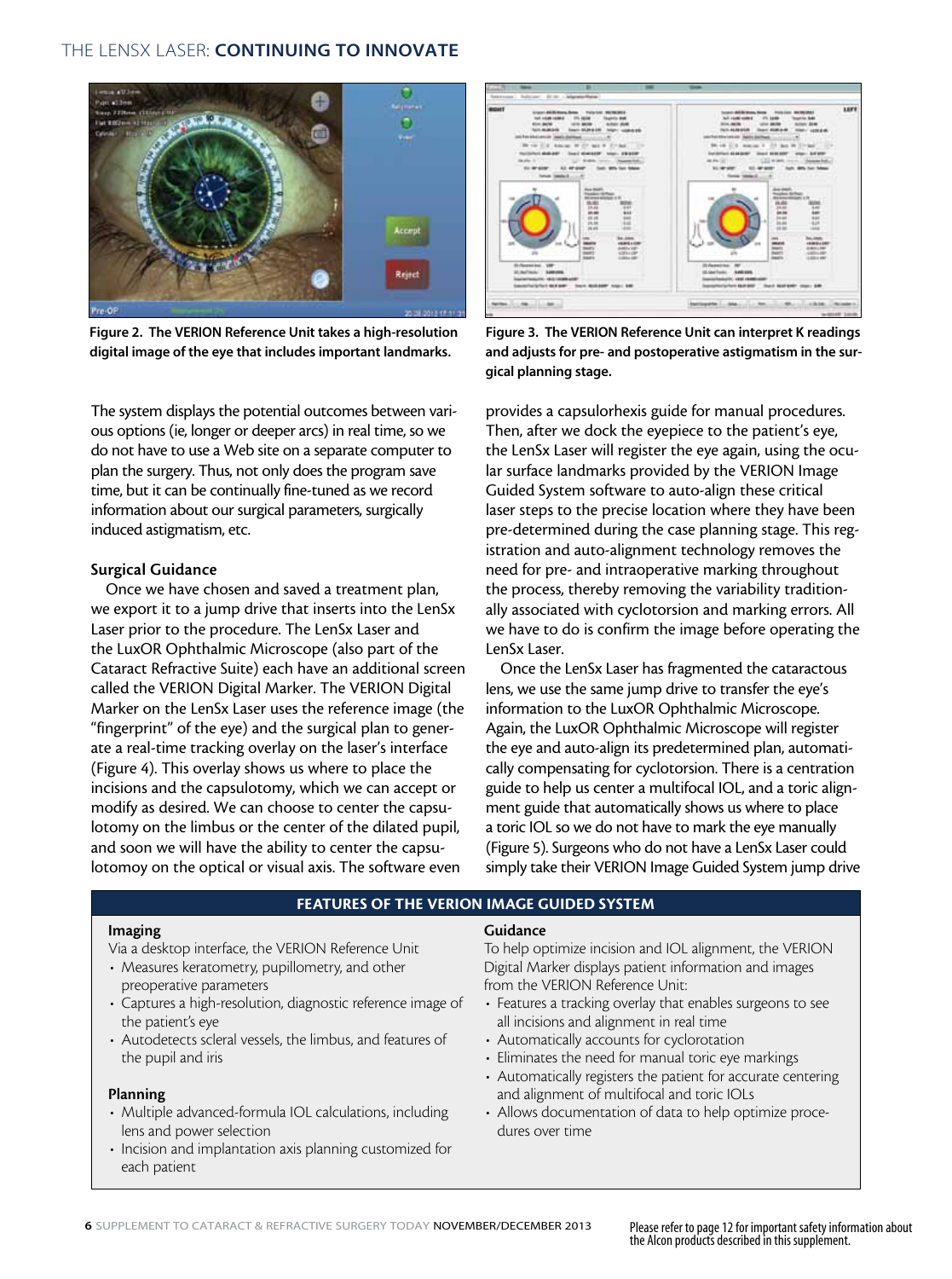## THE LENSX LASER: CONTINUING TO INNOVATE



Figure 4. Using the reference image and data from the VERION Reference Unit, the (LenSx Laser) Digital Marker automatically prepositions the capsulotomy and all incisions based on the surgeon's predetermined surgical plan.

straight to their microscope's VERION Digital Marker for guidance of all their surgical plan's steps at the scope.

Intraoperatively, the real-time guidance system is so responsive that as we are implanting a lens, manipulating it with our instruments, the tracker locks onto the limbus and follows the eye in real time so that we can identify with exquisite precision if the multifocal or toric lens is properly aligned.

#### LEARNING CURVE

So far in my experience with it, I have found the VERION Image Guided System to work seamlessly across all of these platforms. My technicians have had no issues adapting to the system, because it works similarly to the other diagnostic units they use routinely in the office. They tell me that it is faster for them to plan a surgery with the VERION Image Guided System compared to calculating IOL measurements and incision locations via multiple Web sites into which they have to input the data manually. They think the process is quick and very intuitive.

Although ultimately I think having an integrated system for laser cataract surgery is ideal, surgeons do not need a femtosecond laser to benefit from the VERION Image Guided System. They can still use the system to take diagnostic measurements in the office and plan surgeries, and they can still use the jump drive to transfer that information to their operating microscope to execute the surgical plan. The VERION Image Guided System will still show exactly where the visual axis is for placing limbal relaxing incisions or a toric lens. As mentioned previously, the VERION Image Guided System will project a capsulotomy through the LuxOR Ophthalmic Microscope to help surgeons make a manual capsulorhexis. Surgeons can adjust the size and location of this projected shape, so they can decide whether to center it on the dilated pupil, the undilated pupil, the visual axis, or the limbus. In fact, the system now permits the surgeon, when using the manual mode, the option to center the capsulotomy on the visual axis as determined from the preoperative diagnostic measurement with the undilated pupil (this feature will soon



Figure 5. During the IOL's implantation, the intraocular display of the VERION Digital Marker shows the lens' alignment so that the surgeon does not need to mark the eye. It also accounts for cyclorotation in real time.

be available with the femtosecond interface). Thus, the VERION Image Guided System can work independently of the Cataract Refractive Suite for surgeons who do not want to make the full investment.

#### TOWARD BETTER REFRACTIVE OUTCOMES

I am thrilled to have an integrated system available for cataract surgery. Now, I am able to use the VERION Image Guided System in the diagnostic area of my office, transfer the patient's information to the LenSx Laser, carry the same real-time image over to the LuxOR Ophthalmic Microscope, and extract a cataract and implant an IOL via the CENTURION Vision System (Alcon Laboratories, Inc.), a brand-new phaco system that uses advanced fluidics. It is the combination of these components, however, that I think will help improve not only our safety but our refractive outcomes in much the same way as wavefront aberrometry has been combined with a femtosecond laser.

Although the potential for improved safety with this level of automation is exciting enough, what really matters to our patients when they are paying additional money is their refractive outcomes. They want to be able to see well without glasses—that is the end point. By reducing the number of human variables in the cataract procedure, I am confident that we will be able to achieve this goal for all patients in the near future. The VERION Image Guided System is a great first step in the right direction of LASIK-type outcomes with our refractive cataract patients.  $\blacksquare$ 

*Kerry D. Solomon, MD, is a partner at Carolina Eyecare Physicians, the director of the Carolina Eyecare Research Institute, and an adjunct clinical professor of ophthalmology at the Medical University of South Carolina, all located in Charleston. He is a paid consultant for Alcon* 

*Laboratories, Inc. Dr. Solomon may be reached at (843) 881-3937; kerry.solomon@carolinaeyecare.com.*



1. Hill WE. Refractive outcomes in large cohort of laser refractive cataract surgeries. Presented at: American Society of Cataract & Refractive Surgery Cornea Day; 2012; Chicago, IL.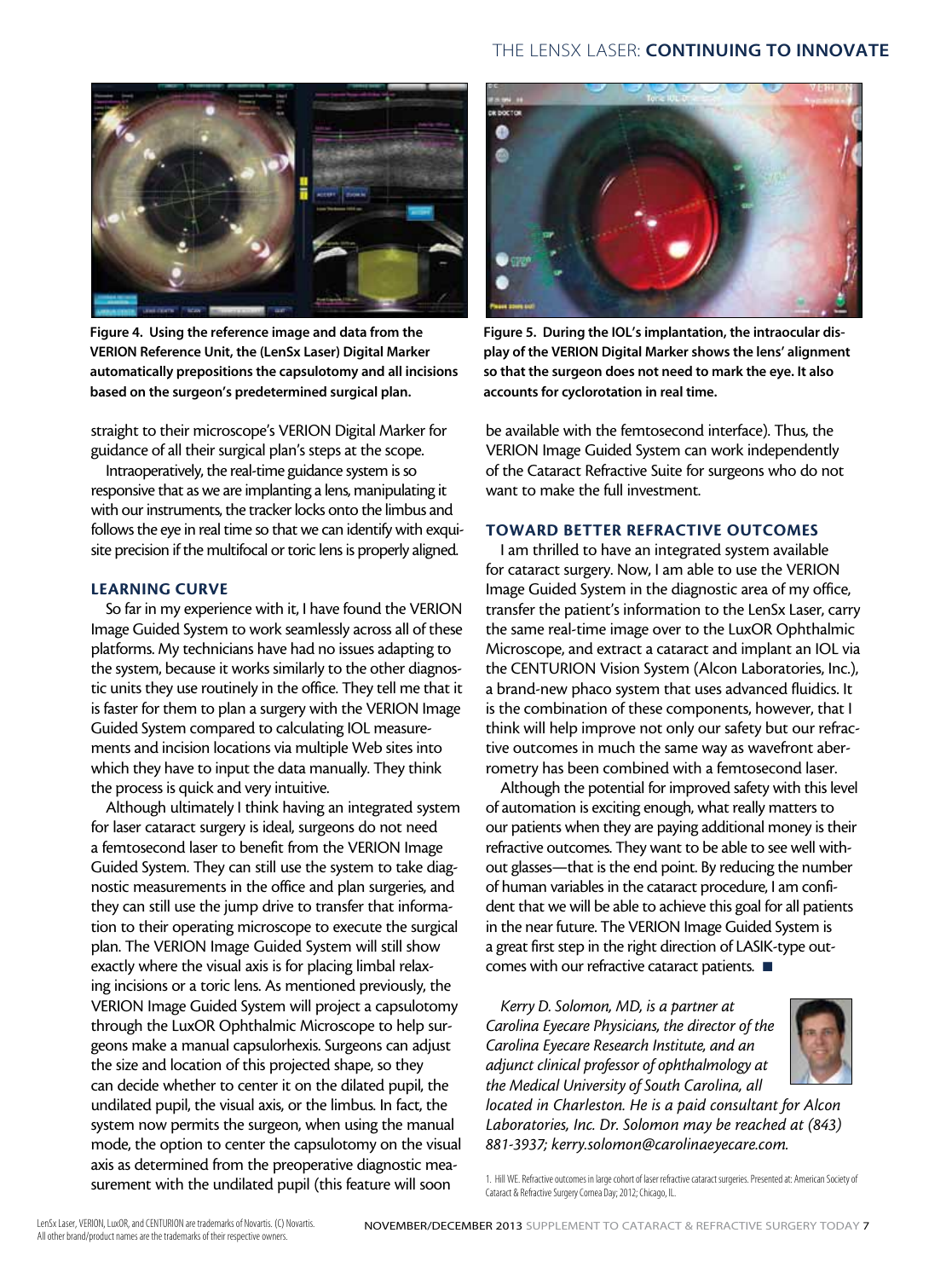## Bringing Value to Both Patients and Practices

ROI with the LenSx Laser.

By John P. Berdahl, MD

V partners and I at Vance Thompson Vision in<br>Sioux Falls, South Dakota, decided to invest in<br>laser cataract surgery (or as we call it, ReLACS–<br>refractive laser-assisted cataract surgery) because we we Sioux Falls, South Dakota, decided to invest in laser cataract surgery (or as we call it, ReLACSrefractive laser-assisted cataract surgery) because we were convinced of the technology's potential to improve the safety and repeatability of cataract extraction. However, we also recognized that a technology—especially an elective one—would only succeed if it could provide fair value to patients as well as to practitioners. Since we purchased the LenSx Laser (Alcon Laboratories, Inc.) in 2011 (ours was the fifth system sold), we have been thrilled with its return on investment. This article describes the value the LenSx Laser has brought both our patients and our practice.

#### BENEFITTING BOTH PATIENT AND PRACTICE

A primary benefit of the LenSx Laser for cataract removal is that it helps reduce the noise in the surgical procedure. The laser standardizes the incisions and the capsulotomy, making the surgery fast and predictable. It also decreases the amount of phaco energy needed to extract the cataract so that the eye is clearer with less inflammation and therefore recovers faster from the surgery.

As physicians, we firmly believe in offering a technology because of the benefits it can offer patients, not for the benefit of our bottom line. Happily, the technology has delivered on both fronts. Personally, I consistently get closer to my refractive targets when I use the LenSx Laser versus performing traditional cataract surgery. With conventional cataract surgery, a little over half of my patients achieved within ±0.50 D of the target. With the LenSx Laser, three quarters of my patients are within ±0.50 D.

Monetarily, the LenSx Laser has performed better than we expected. For our first year of owning the laser, we projected we would need to perform approximately 330 surgeries to break even with our investment. The technology was popular enough that we did more than 1,000 laser cataract surgeries in our first year. Obviously, purchasing the LenSx Laser financially benefitted our practice.

"The decision to choose the Alcon technology was an easy one. We knew that the company would be committed to ongoing technical support and upgrades to the technology."

### PUTTING THE FOCUS ON THE PATIENT

When discussing with patients the surgical options we provide, I try to understand the individual's visual needs and goals, as opposed to trying to sell him or her on the benefits of a particular technology. We have found that this strategy of relating the service to them personally is very effective. I have this conversation with patients myself, and it is fairly brief. I ask them how they want to use their eyes after cataract surgery; whether they want to wear glasses all the time, do not want to wear them for distance viewing, or do not want to wear much them at all. If they respond that it would be nice to not have to wear glasses much at all, then I tell them about the costs of the laser cataract surgery package. If the value of the surgery sounds worth it to them, we proceed with ReLACS. If they opt for the standard procedure, they are still happy, because they felt like they were given the choice between all the options.

### PATIENT FLOW

The LenSx Laser has fit into our practice surprisingly easily from the perspective of patient flow. We have used it in two locations: previously, our laser was in a hospital setting, and now we have moved it to our new ASC that was built around the ReLACS technology. In the hospital, the LenSx Laser was in a preoperative bay area where we perform the capsulorhexis and cataract sectioning. My staff and I liked the convenience and speed of performing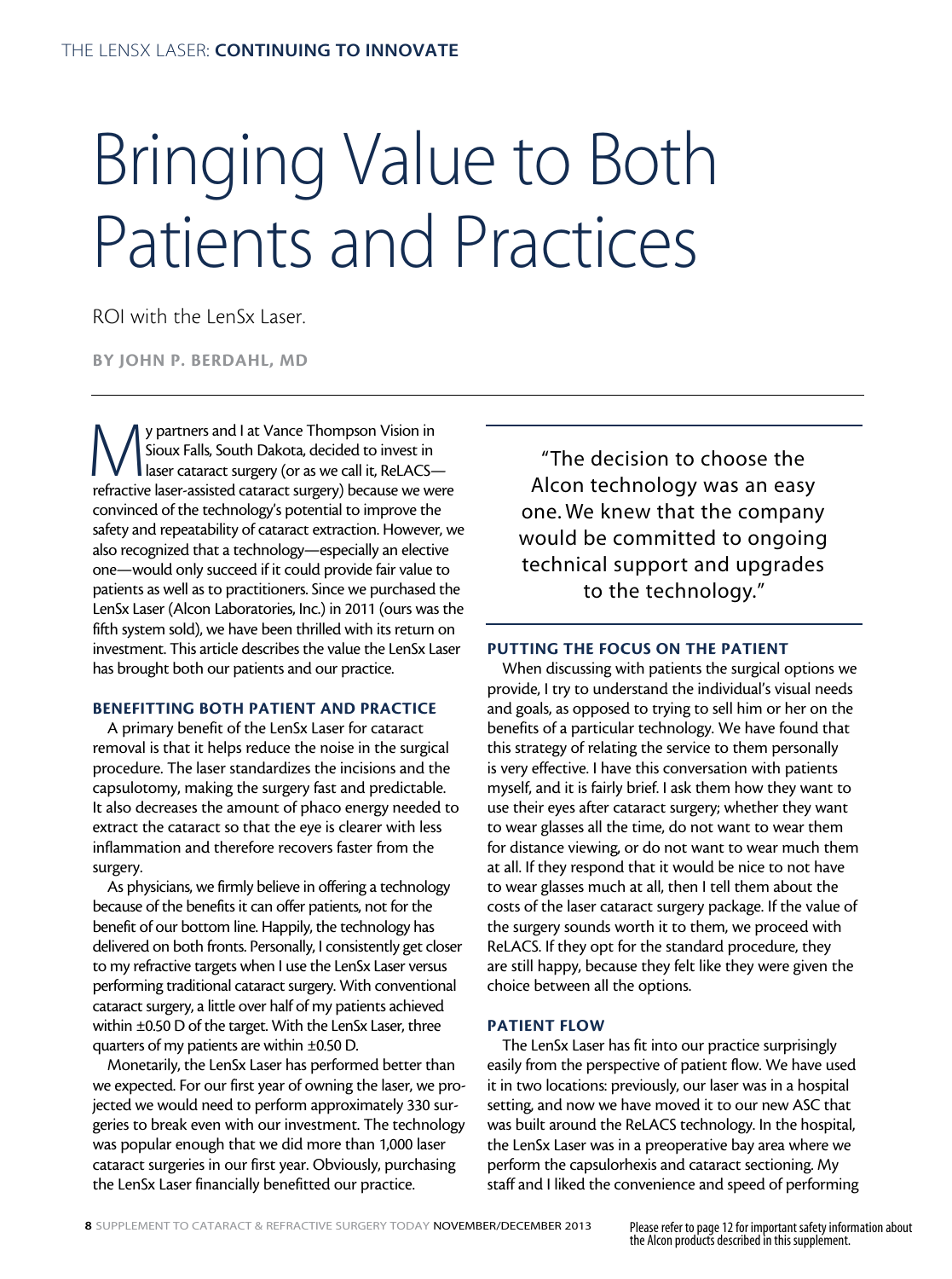the cataract fragmentation in one room and the extraction and IOL implantation in another.

In our surgery center, we have created a pass-through laser area where we wheel the patient into the laser room on a convertible bed/chair, perform the cataract fragmentation, and then take the patient right into the OR on the same bed to complete the surgery. This can be done very quickly, in about 2 or 3 minutes, thanks to the LenSx Laser's nonfixed patient bed that helps facilitate our efficiency (Figure 1).

One way in which our patient flow may differ from that of other centers is that we plan our day and have a "traffic cop"—one person who is responsible for making sure where the patients and surgeons are going. Each surgical day is fully planned, and knowing where I am supposed to go next reduces downtime between patients.

#### LASER DEPENDABILITY AND FUTURE POTENTIAL

In the past 2.5 years, we have been very happy with the robustness and dependability of our laser. We have performed 1,800 to 2,000 cases on it.

Although there were not many choices of laser cataract technology when we purchased the LenSx Laser, the decision to choose the Alcon technology was an easy one. We knew that the company would be committed to ongoing technical support and upgrades to the technology. True to form, the LenSx Laser was just updated with a new software system that offers surgeons multiple choices of lens fragmentation patterns and options for treating challenging eyes such as those with loose zonules, pseudoexfoliation, etc. This software upgrade also includes digital integration with a preoperative imaging and planning system that controls for surgical variables, called the VERION Image Guided System, as well as with a new operating microscope, the LuxOR Ophthalmic Microscope. These systems are designed to be compatible with one another in order to reduce human error and to provide an entirely new level of automation and customization for laser cataract surgery.

#### Figure 1. LenSx Laser Patient Flow

• The LenSx Laser can be placed in a nonsterile preoperative environment to enhance patient scheduling and through-put. This location can offer greater procedural flexibility and ease of patient flow.



• Competitive lasers that have a fixed gantry require a dedicated patient bed to make the adjustments required for docking. This means that the patient must be transferred from a rolling bed to the dedicated bed for the femto procedure, then transferred again to the rolling bed so they may be moved into the OR for the completion of the cataract procedure. This frequent movement may be problematic for patients who are under anesthesia or lack mobility for another reason.



### **CONCLUSION**

We are glad we made the decision to adopt laser cataract technology early in its development. The technology has been proven effective, and the LenSx Laser delivers for us every time. We know that the user experience is pleasant, too, because our ReLACS service has grown with minimal marketing efforts on our end. We have not done specific direct-to-consumer marketing of the LenSx Laser technology; we have only educated our optometrist referral network about the technology. That strategy has worked well for us, because these providers have seen first hand the value of the technology, and they refer to us because they appreciate that we help their patients understand all the technological options.  $\blacksquare$ 

*John P. Berdahl, MD, is a clinician and re searcher with Vance Thompson Vision and Sanford Health in Sioux Falls, South Dakota. He is a paid consultant for Alcon Laboratories, Inc. Dr. Berdahl may be reached at (605) 371- 3937; johnberdahl@gmail.com.* 

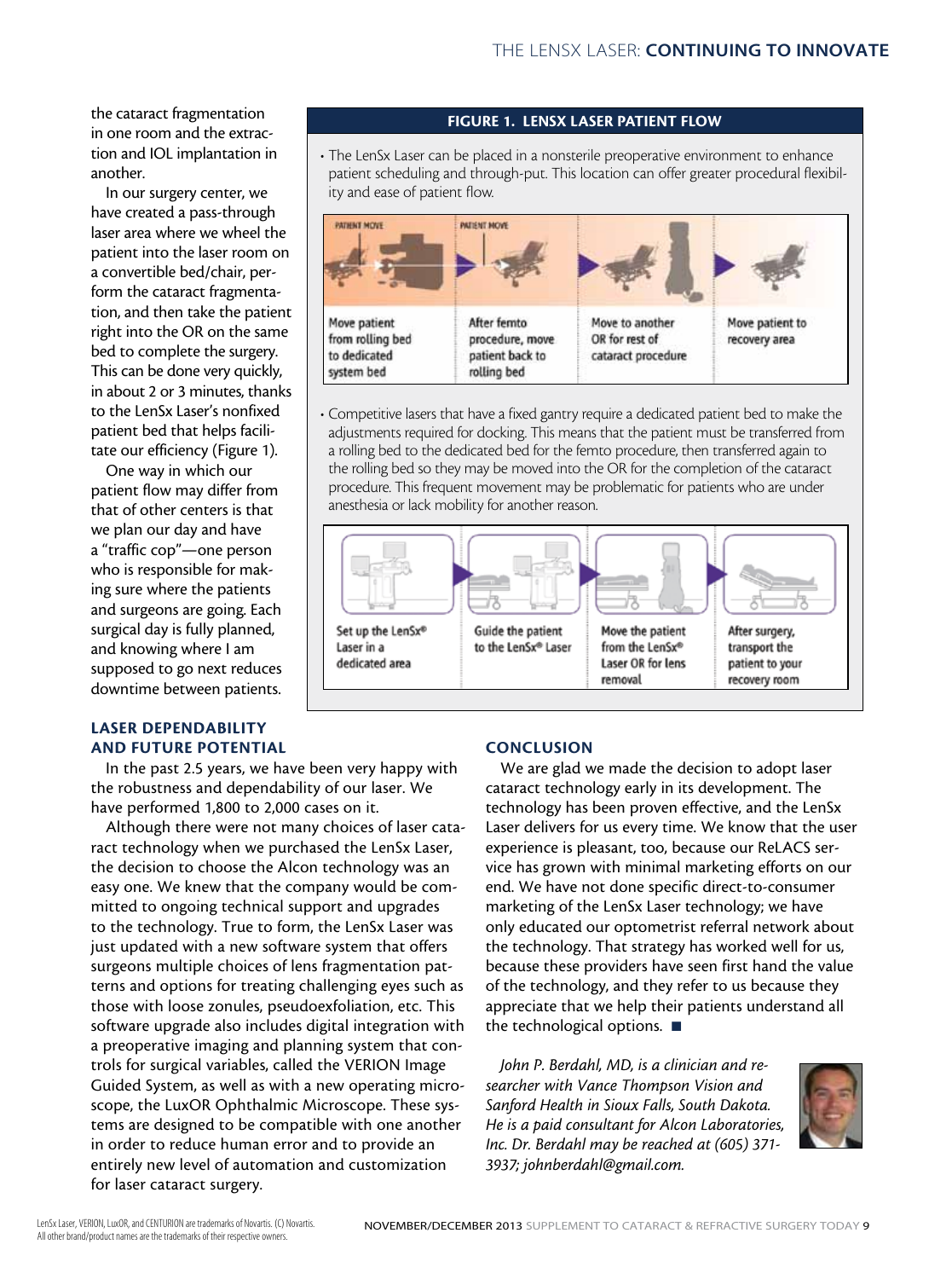## Integrating the LenSx Laser Into Your Practice

Since adopting femtosecond cataract surgery, this practice now performs more premium surgeries than standard procedures.

By Bret L. Fisher, MD

Velinic first received the LenSx Laser (Alcon<br>Laboratories, Inc.) 2 years ago. Because my contract leagues and I were among the early adopter:<br>of the femtocataract technology we learned through Laboratories, Inc.) 2 years ago. Because my colleagues and I were among the early adopters of the femtocataract technology, we learned through trial and error how to most effectively integrate it into our practice. This integration was a worthwhile process, because it gave us the opportunity to review every aspect of our surgical services and make improvements. We focused on making the LenSx Laser's integration a learning experience rather than a hassle, and the exercise benefitted our overall practice significantly. This article describes that process and the impact the LenSx Laser has had on our clinic.

#### A GROUP EFFORT

We enlisted input from everyone involved in the process—from our physicians, to the nurses, to the technicians, to the anesthesia providers—about where to put the LenSx Laser and how to reengineer the surgical flow and make the surgical center run smoothly (in the state of Florida, the laser has to be in a separate room from the OR). Our anesthesiologists suggested the winning idea: moving our director of nursing into a different office and using her former space as the new preoperative waiting area. Directly adjacent to that room is now the room that houses the LenSx Laser (Figure 1), and right across from that are two ORs—a very efficient triangle for cataract surgery. We also have a postoperative recovery room that used to be the preoperative prep room.

During this process, my partners and I gave ourselves and our staff the chance to learn the new technology slowly, without any time pressure, so everyone could get on board with it and enjoy the experience, the excitement of this wonderful new technology. It was a good decision, because once we integrated it into our routine, our pace picked up to being comparable with standard cataract surgery. It took a couple of months, but our



Figure 1. Dr. Fisher's LenSx Laser has its own room separate from the OR.

integration of the laser seemed to move along smoothly at an expected pace.

### SURGICAL FLOW

#### **Scheduling**

We divide our patients into two pathways: standard or premium cataract surgery. The standard option includes traditional phacoemulsification surgery with implantation of a standard monofocal lens. Within the premium category, patients can opt for femtosecond fragmentation of the cataract with the LenSx Laser coupled with the implantation of an advanced-technology IOL.

When we first started working with the LenSx Laser, we thought we had a good idea of how to schedule the premium patients versus the standard patients. Our approach has evolved significantly over time, however, as we have learned from the experience and knowledge of other centers and LenSx Laser users. For example, in our early days of using the LenSx Laser, when we had a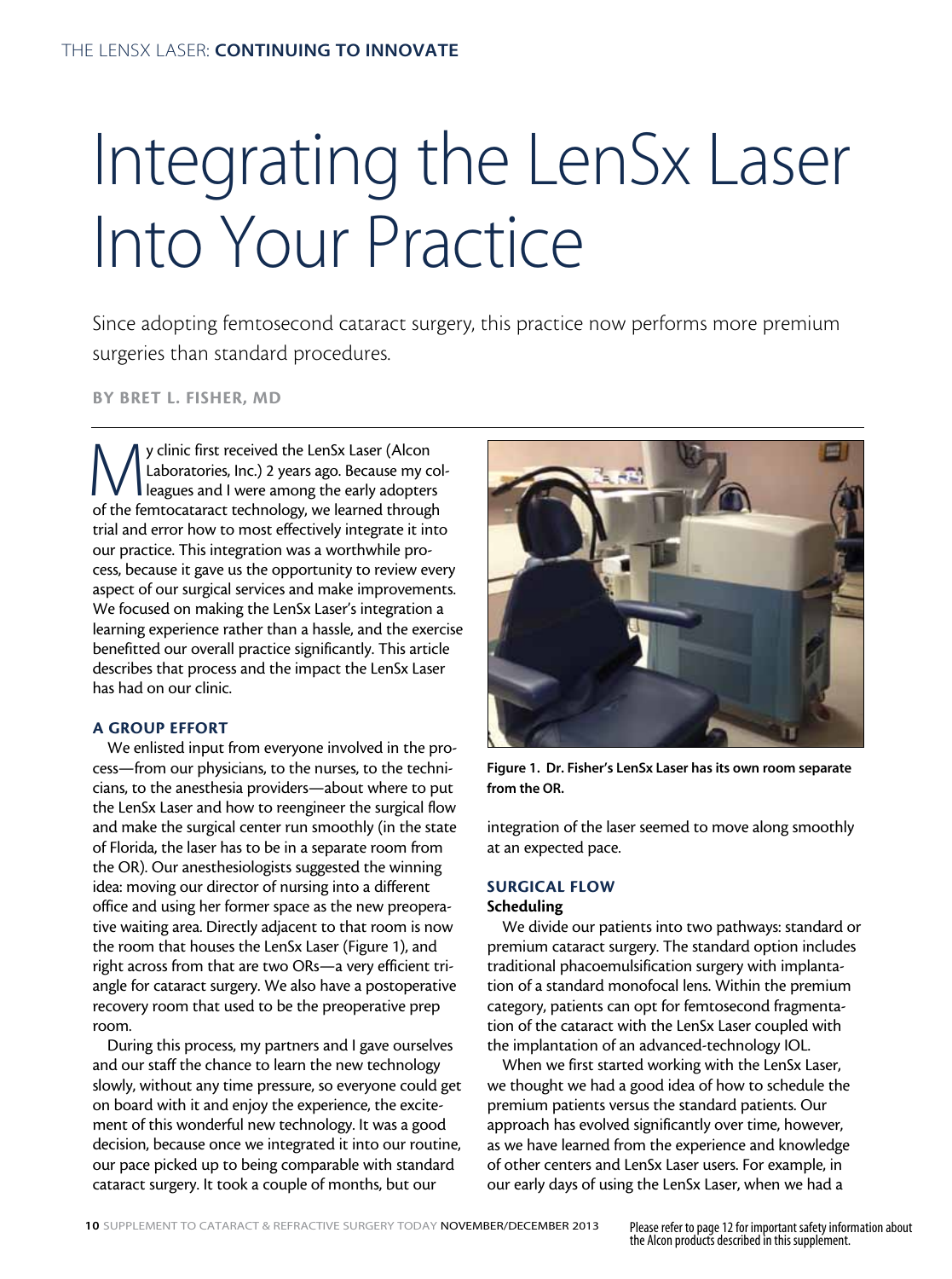smaller percentage of premium patients, we were able to alternate premium patients with standard patients in the same day. Now that the majority of our patients are electing premium services, however, we schedule all the premium patients first in the day and finish their surgeries before beginning to operate on the standard patients. This patient flow works much better because it allows me to focus my attention on one type of service before switching into a different mode with the standard patients.

Patients' preoperative evaluations occur on a separate day and typically last about 2 hours. The surgical day is also about 2 hours per patient; this timing allows room in the schedule to repeat some preoperative tests on the premium patients if needed. Patients are in the laser room for 3 to 5 minutes, and they are in the OR for the remainder of the procedure, about another 5 minutes.

#### From Waiting Room to Laser Bed

Rather than having patients wait for surgery while lying on a bed, we have them wait in lounge chairs so they are comfortable and relaxed. Most of them receive only oral sedation, although we will administer an IV if someone is particularly anxious.

When it is time for surgery, a member of our staff walks the patient from the lounge chair to the laser's bed, which is in the next room. The patient stays on that bed for the rest of the surgery, until he or she enters the recovery room. Our patients like not having to stand or move from one bed to another between the femtosecond laser phase and the cataract extraction and IOL implantation phase. This arrangement also works well for our surgical flow, because our nurses can keep patients moving from the laser room to the OR, freeing me up to prepare for the next patient.

Because of this mobility, my staff and I love the nonfixed bed that accompanies the LenSx Laser, and our patients report that it is extremely comfortable.

### RECENT UPGRADES TO THE LENSX LASER

The LenSx Laser has undergone upgrades this year to make it even more user friendly. Two of these upgrades

### WHY CHOOSE THE LENSX LASER: THE BENEFITS of Partnering With Alcon

- Alcon has years of proven technological performance
- Alcon is an industry leader with superb tech support
- The LenSx Laser has proprietary femtosecond fragmentation patterns and treatment algorithms
- The LenSx Laser is part of Alcon's Cataract Refractive Suite



Figure 2. Using the image and data from the VERION Reference Unit, the LenSx Laser pre-positions the capsulotomy and all incisions based on the surgeon's predetermined surgical plan.

that have made a significant difference in my practice are the patient interface—how the LenSx Laser docks to the patient's eye—and a new software interface that gives me a greater range of programmability.

The patient interface has been redesigned to put a very low amount of pressure on the eye in the docking process. I performed my older sister's surgery a couple of weeks ago, and she reported being very comfortable under the laser. I like having the confidence in the LenSx Laser to treat all my friends and family, and no one has had an unpleasant experience. Of course, if there are patients with very deep-set eyes, we warn them that they will feel a little more pressure around the eyepiece. If necessary, we will use a little more sedation in these patients.

My staff and I adapted very quickly to the LenSx Laser's upgrades because of the software's new overlay feature that allows us to preprogram all the laser's operations before we dock it to the patient's eye (Figure 2). In essence, the majority of the planning work is already done, and our job is just to confirm that the laser is set to the parameters of surgery that I identified preoperatively. In this way, the interface saves our patients a lot of time underneath the laser, because I do not have to make surgical decisions while the system is docked to the patient's eye. My technicians and I can then move through the surgical process very rapidly.

To help me operate the LenSx Laser, I appointed one of my technicians as the laser operator. Beyond that, I have not needed additional staff in the surgery center as a result of adopting femtosecond laser cataract surgery.  $\blacksquare$ 

*Bret L. Fisher, MD, is the medical director of the Eye Center of North Florida in Panama City. He is a consultant for Alcon Laboratories, Inc. Dr. Fisher may be reached at (850) 784- 3937; bfisher@eyecarenow.com.*